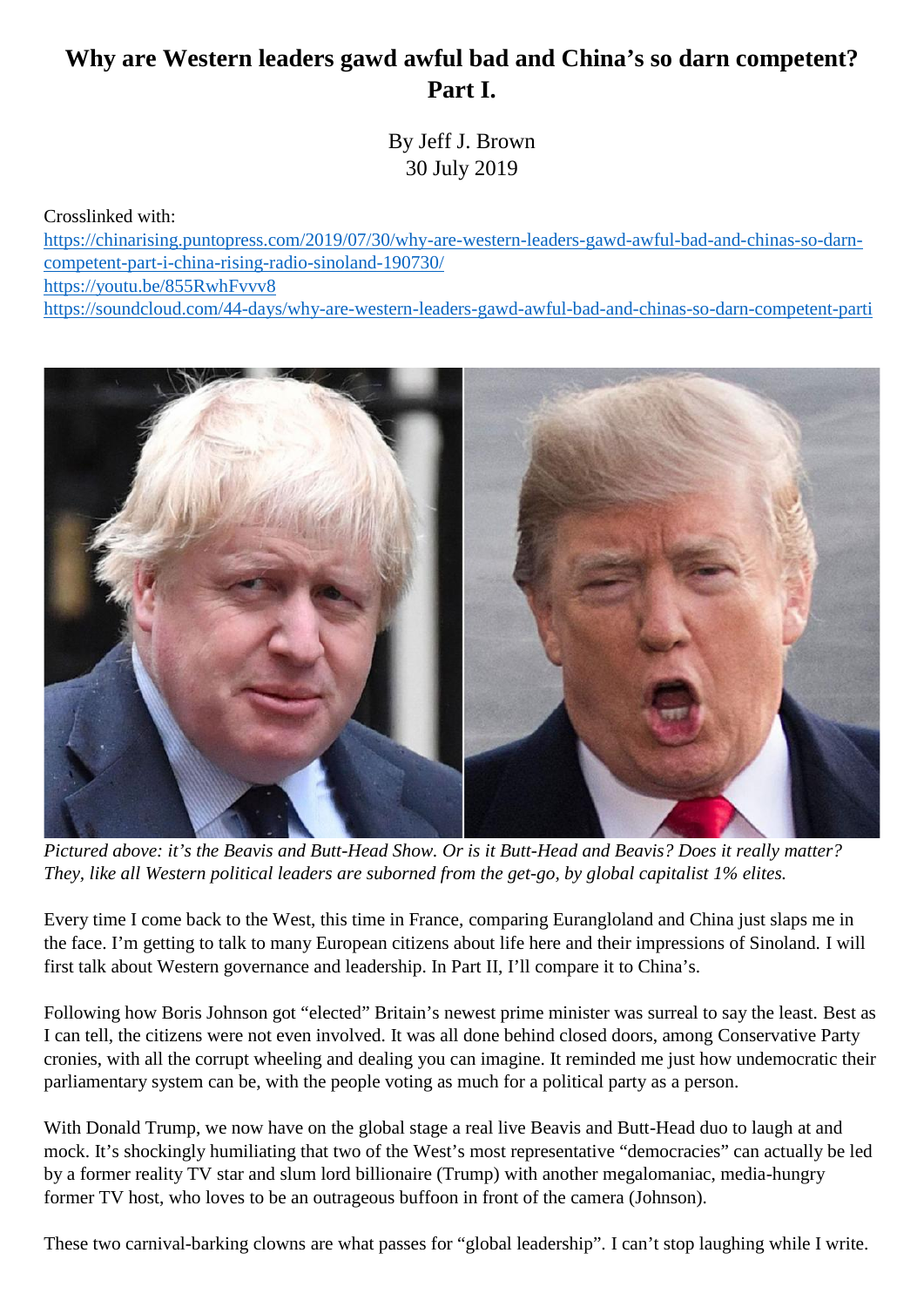Not that other Western "democracies" are any better. France's "two-to-the-final-round" system assures that no one threatening the entrenched capitalist order can be elected. Emmanuel Macron is another Wall Street-whore, anti-99% austerity Trojan horse, like François Hollande (I can't believe I voted for that deep state Manchurian son of a bankster!), and his campaign (Macron's) was bankrolled by the American billionaire Henry Kravitz (https://www.voltairenet.org/article204276.html). Thus, my wife and I voted for the far-left candidate Jean-Luc Mélanchon in the first round of the last presidential election. Mélanchon got really close, but in the second round, we were left with "destroy the French working-middle class" Macron and the far-right candidate, Marine Le Pen, who actually has a very progressive social agenda. So, to do anything to keep Manchurian Macron from getting elected, we voted for Le Pen.

We are not the only people who voted the same, "anybody but Macron" way, as we have talked to French friends who did the same thing. How democratic is a system where you are forced to vote from one political extreme to another, to avoid a neoliberal train wreck, who is hellbent on making working class people suffer even more than they did during the totally corrupt, previous "socialist" Hollande administration, who was nothing but a Washington slut?

Is this what our supposedly "superior, noble, Western 'democracy'" has to offer, as a "shining white temple on the hill", for the rest of the world to emulate?

Boris Johnson replaced feckless Theresa May, who was a human jellyfish. Before her and going back in time, the world suffered David Cameron, Gordon Brown, Tony Blair, John Major and Margaret Thatcher. Every one of them were wealthy elites who worked overtime to serve the interests of the Fortune 500 and Western global empire, totally subservient to Big Daddy Yankee. All during this time, working- and middle-class British folk got the shaft buried deeper and deeper into their backsides. What kind of future do their children have? It's bleak to say the least. The UK's wonderful National Health Insurance is being turned into a sausage factory, students have unpayable university loans, lots of subsistence level training jobs and low pay temporary contracts.

Do you really want me to catalogue US leadership? Before Trump, we had the quintessential CIA-puppet Barack Obama. I totally exposed his and his family's deep state allegiance in *The China Trilogy* (see below). Other than his half-black skin color, speaking skills and pushing for gay marriage, his administration was indistinguishable from his predecessor's, the boy-idiot, "always pulled from the jaws of failure" George W. Bush. Before intelligence-challenged "W", we had pedophile Billy Clinton, who made several trips to Jeffrey Epstein's "rape a minor" Lolita Island (https://chinarising.puntopress.com/2017/11/19/china-versus-the-west another-shocking-comparative-vignette-china-rising-radio-sinoland-171119/). Billy Boy carried water for the banksters and Wall Street like a firefighter overdosed on crack.

At least we knew Bushie Boy's father was a CIA White House plant, having been the spy agency's director before. Ronald Reagan was a Grade-B Hollywood actor, who made millions promoting hatred of communism, and was probably suffering from dementia during his later years in the White House. The deep state tried to assassinate him for making peace with those boogey-Russkies, so give him credit for that. Jimmy Carter was vilified for thinking past the 24-hour new cycle, by talking to the people about – capitalism forbid – conservation and learning to live with less. Off with his head! He's been vilified ever since, just like Bush 41 for passing the American Disability Act. If those gimps and retards can't walk into a building, too fucking bad, as every true capitalist will tell you.

We have close friends in France and the husband has had a managerial post for 20 years with a big US oil company. He is shocked about how cruel and inhumane the attitude of every Stateside visitor is who comes to work here, and there are many of them: older, younger, men and women. Their contempt and disgust for their country's fellow citizens who are poor or sick is always manifest, as is their hatred of "that black president".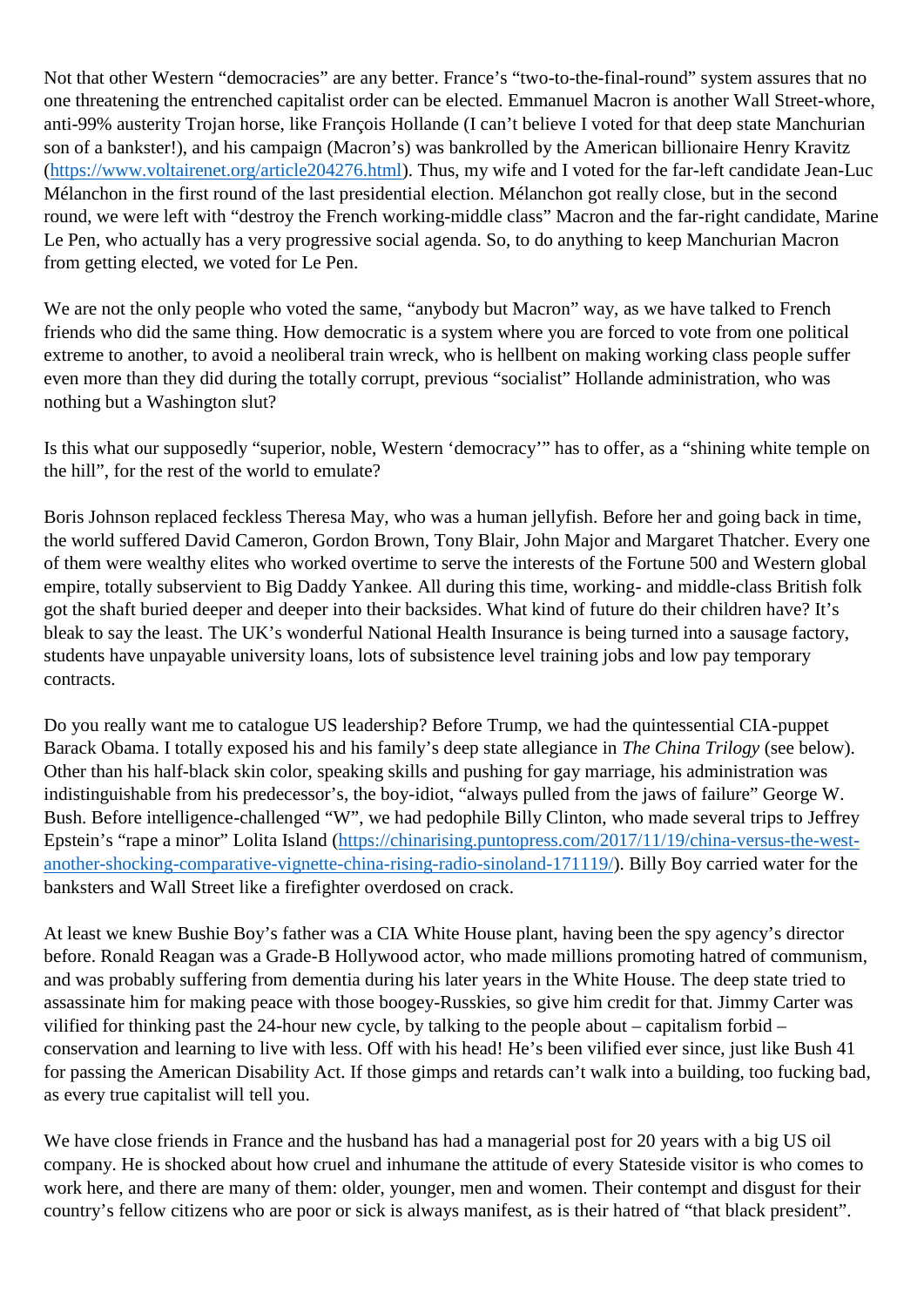While France is being neoliberalized into poverty for the middle and working classes, most of the citizens here still have a strong sense of solidarity, the ideal that fellow citizens should help those in need.

I can go on and on back in time. Gerald Ford had the IQ and finesse of "W", sort of a temporary duty Theresa May. Richard Nixon was a delusional megalomaniac, likely addicted to Dilantin and got kicked out of office by the deep state for wanting to end the profit spinning genocide in Southeast Asia. This, after he and Henry Kissinger led the extermination of millions of innocents in Vietnam, Cambodia and Laos. When asked why he was resigning, Nixon famously told the truth about Western "democracy", *I don't want to go out like Jack*!, knowing that John F. Kennedy was assassinated by his own government for fighting the 1% elites. In *The China Trilogy*, I wrote about Obama admitting the same lament.

Nixon's predecessor, Lyndon Baines Johnson did level the socio-economic playing field, by pushing through his Great Society, voting and civil rights legislation, thank you, but sold his soul to the Devil by playing a key role in the murder of JFK. Don't believe me? William Pepper has sworn affidavits proving the case (http://noliesradio.org/archives/118087). No wonder LBJ died a broken man, with a double guilty conscience for palace high crimes and sending millions of US and Vietnamese citizens to their early graves.

The last US president who actually tried to be presidential was John F. Kennedy and he paid a heavy price for standing up to America's capitalist owners: he got his brains very publicly blown out all over Dealey Plaza, in Dallas, Texas.

President Dwight Eisenhower could see that the military-industrial-legislative complex was already an octopus vampire squid in control of the government and economy, but like every other president before and after him, was powerless to tame this ever-growing, insatiable capitalist monster. His presidential farewell warning speech fell on national deaf ears (https://www.youtube.com/watch?v=OyBNmecVtdU).

Before Ike, there was poor Harry Truman, the only non-millionaire to be US president, going back to at least the beginning of the  $20<sup>th</sup>$  century. He was much, much worse than the UK's Theresa May, as he was warm putty in the conniving paws of the CIA, NSA and Joint Chiefs of Staff, he having signed the law to create these agencies of death. Truman also oversaw the racist incineration of millions of "yellow niggers" in Japan and Korea (https://chinarising.puntopress.com/2019/07/15/dirty-dark-secrets-of-d-day-france-china-rising-radio sinoland-190715/).

Franklin Delano Roosevelt was surely the United States' greatest president and since he worked for the 99% at the expense of the 1%, was very probably poisoned to death, (http://reformation.org/assassination-of-presidentroosevelt.html and https://yankophobe.wordpress.com/2012/07/06/was-roosevelt-poisoned-by-churchill/ and http://falsificationofhistory.co.uk/false-history/the-assassination-of-franklin-delano-roosevelt/), after the failed fascist, Wall Street coup d'état against him in 1933 (http://www.truedemocracy.net/hj32/19.html and http://www.huppi.com/kangaroo/Coup.htm and

https://larouchepub.com/other/2006/3332morgan\_coup\_plot.html). W's grandpa, Hitler and Nazi loving Joseph Bush was one of the main culprits in that plot. Once the elites got socialist Vice-President Henry Wallace deposed and replaced by jellyfish Truman, Roosevelt's days were numbered. Starting with Andrew Jackson in the 1830s, every US president who has been against the big private bankers and/or the capitalist imperial Wehrmacht was killed, attempted to be killed or officially died in office. This startling statistic is glaring among Western "democracies" (https://chinarising.puntopress.com/2015/10/01/dr-moti-nissanis-interview-on-44-daysradio-sinoland-the-bank-cartels-death-spiral-for-humanity-15-10-1/ and http://www.veteranstoday.com/2015/04/13/pillars-of-american-democracy-cloak-and-dagger-case-studies/).

British leadership has not been much better, although white supremist, genocidal Winston Churchill was the man of the hour during World War II, if we can ignore tens of millions of mostly dark-skinned colonial subjects, who were exterminated like rats in the Crown colonies.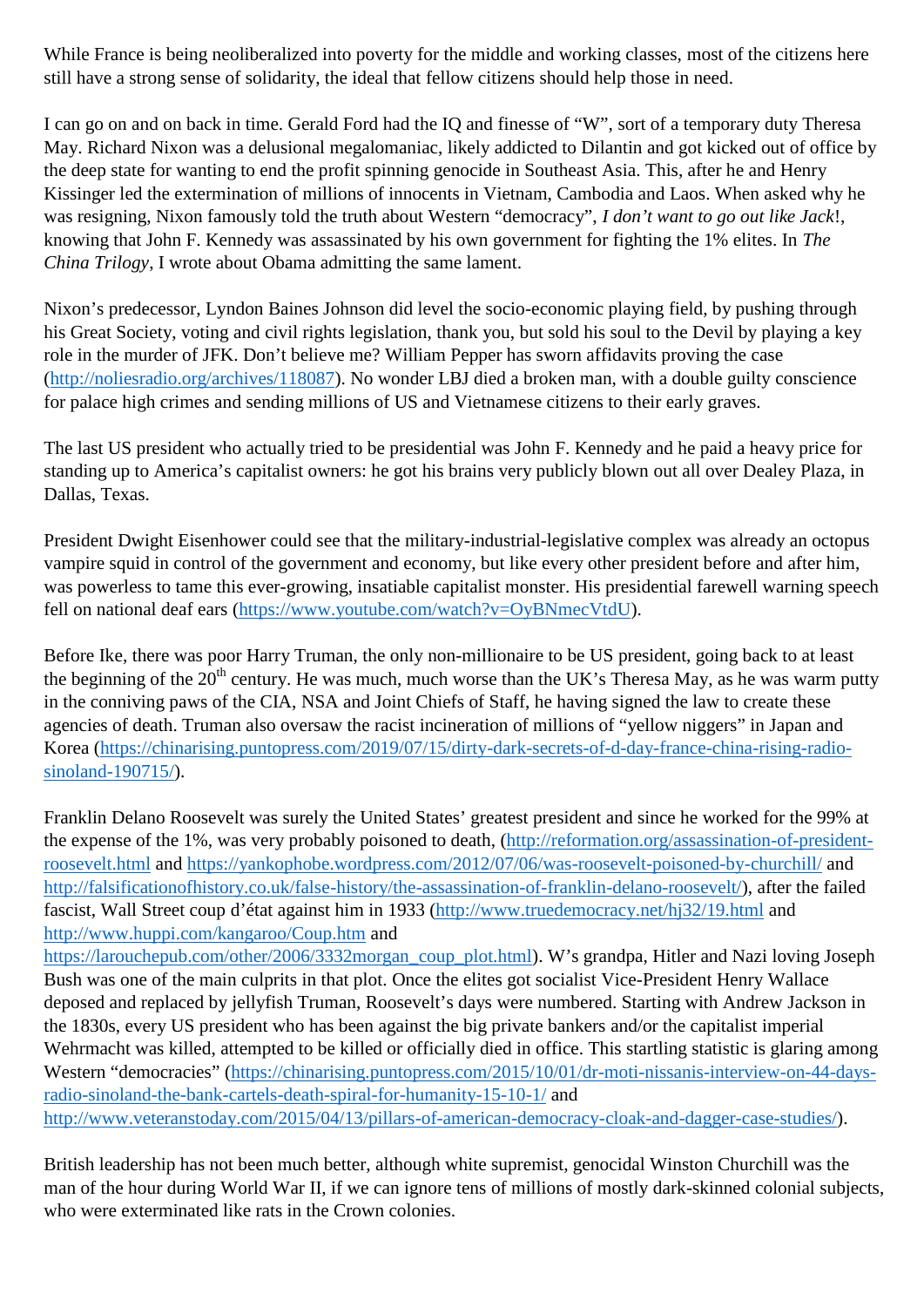France had a truly great leader in Charles de Gaulle, who summed up what almost never happens among Western leaders,

*In order to become the master, the politician acts as the servant*.

And,

*The (final) word is the people's. What the people wish is the duty of the leader.*

And that's exactly how he governed. No wonder the CIA tried to assassinate de Gaulle six times. Serving the 99% at the expense of the socialist-hating, warmongering 1% is a capitalist crime punishable by death. Just ask JFK. The CIA even tried to turn France into a dollar denominated puppet state, because they knew de Gaulle represented the interests of his people, and not the bankster war machine (https://mondediplo.com/2003/05/05lacroix). François Mitterrand on the left and Jacques Chirac on the right paid attention to common French folks' concerns, but the total takeover of French governance by American elites was a *fait accompli*, with the election of "I wannabe the French Kennedy/Reagan" Nicolas Sarkozy, whose father was a known CIA agent. Like father, like son (https://www.voltairenet.org/article157821.html). Hollande and now Macron have shown just how low French "democracy" can sink. These latter two should be tried and hung for treason, as agents in service to US elites, along with Sarkozy.

And so it goes in Western "democracy". To understand Eurangloland's governance, you just have to ask the simple question, *Do the leaders and legislators honestly represent the interests of the 99% or the 1%*? Wade past all the identity politics, race baiting, fearmongering false flags, wars – and going back centuries the answer is obvious. Western governments almost always work for the benefit of the wealthy elites, at the expense of poor, working and middle classes.

When it looks like the Capitalist War Party may lose control, like with the Great Depression and in postwar Europe, our owners give us just enough table scraps to nip any revolution for economic and social justice in the bud. Why did Euranglolanders get social security, the 40-hour work week, overtime pay, paid sick and vacation leave, and labor unions which were briefly given a seat at the table of establishment power? Because of the genuine popularity of communism and socialism among a broad section of the populations. Why did Europeans get much better benefits, like universal health care, unemployment benefits and subsidized childcare? Because postwar countries like the UK, France and Italy had communist and socialist parties that were winning elections. Populist movements and parties were already demonized and destroyed in the US by the end of World War II, with 1950s McCarthyite witch hunts being the Capitalist War Party's icing on the cake.

This is not a modern phenomenon. Every civilization has had to choose whether to support the interests of the rich or the masses. Most have and continue to slavishly work for the 1%. Using limitless financial resources, the elites slowly coopt all branches and levels of government, using the usual Imperial Toolbox: bribery, blackmail, extortion, false flags and when all else fails, assassination.

In their private writings and conversations, US presidents going back to George Washington all lamented how the 1% made being truly presidential impossible. They and every elected official, judge and cop have had to and must continue to serve the elites' demands, first, second and third – then maybe the needs of the 99% might be taken into consideration, but not for long if it threatens their profits, which is why all those postwar benefits are being clawed back across Eurangloland, under the banner of neoliberal austerity.

The vast majority of the 4,000-year-old Mesopotamian King Hammurabi's Code concerns protecting the land and chattel property interests of the elites. Emperor Nero pulled off one of the earliest known false flags, by burning down one-fourth of his own city, Rome. Jesus Christ was killed for attacking wealthy bankers, and these latter pushed the Roman government to do their dirty work, to make an official example of him.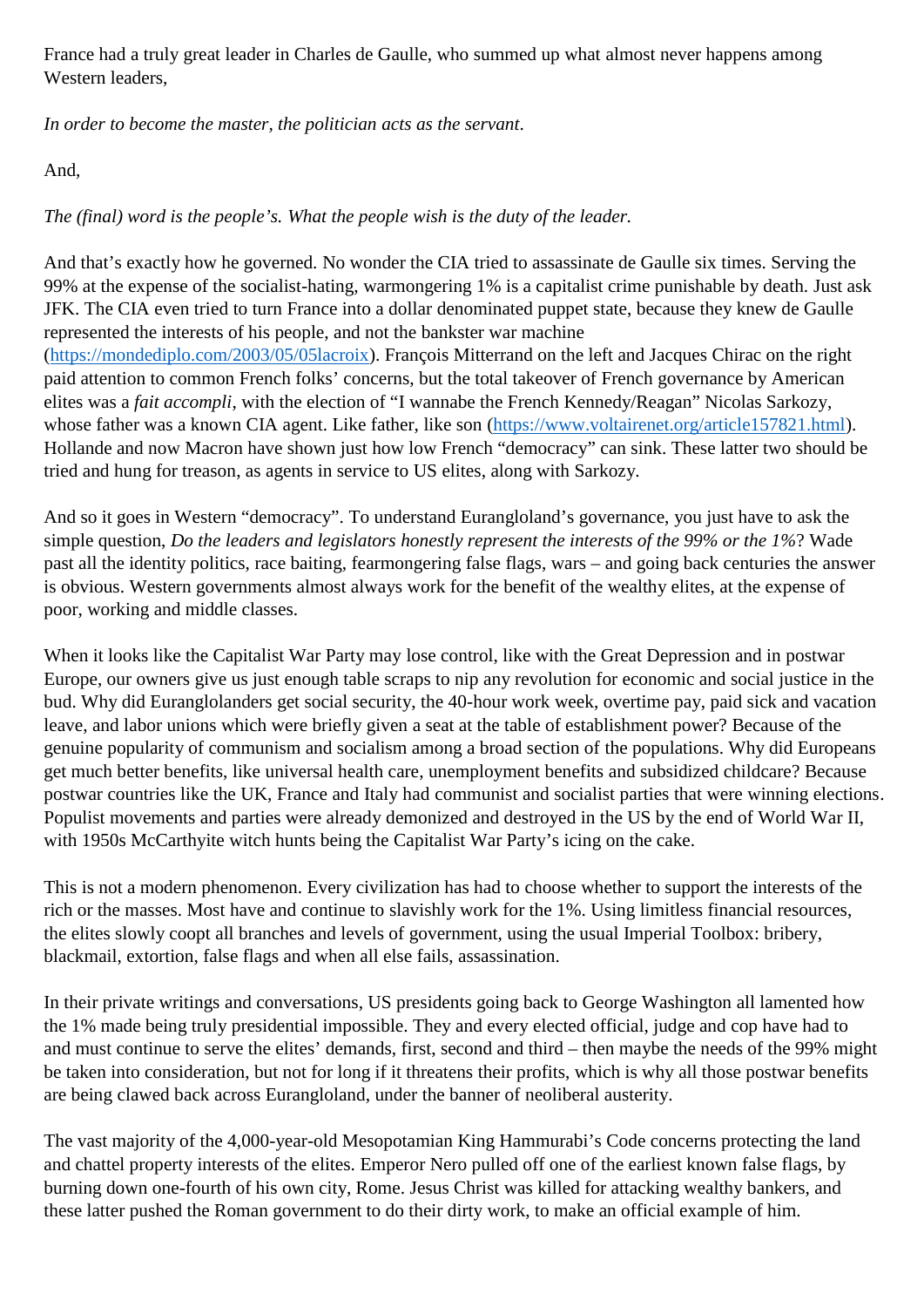Julius Caesar was not assassinated for being a dictatorial tyrant. He was murdered by his peers because he was mandating laws to redistribute land and social wealth to the poor and farmers. He was threatening the riches of the Senate's oligarchic families, who "governed" Rome like a criminal enterprise, and in fact, the modern Mafia families we know today in Italy descended from these same "democratic" thugs  $(\text{https://www.voutube.com/watch?v= IO Ldn2H4o). Douglas Valentine so graphically lays out this capitalist})$ nexus between Western governments, mainstream media, organized crime, supposed "law enforcement", Jesus' banksters, the Roman Senate's rich and powerful families, who have evolved into today's Wall Street and warmongering military contractors (https://chinarising.puntopress.com/2019/07/02/douglas-valentine-on-chinarising-radio-sinoland-the-cia-is-global-capitalisms-secret-gangster-army-190702/).

Business in the West has been going great guns since the Old Testament and billions of innocent men, women and children have been slaughtered and enslaved to keep that bottom-line fat with genocidal lucre. The only change over time being the evolution of technology, which has made the elites' resource stranglehold go global, excepting communist-socialist-anti-imperialist countries, like China, Russia, North Korea, Iran, Venezuela, Bolivia, Syria and on and on.

So, there you have it. It's painful to accept that Western democracy is a giant fig leaf, an illusion hiding government sponsored organized crime and an ersatz "free press". Our politicians can't do the right thing, cannot really be leaders of the 99%, because they are suborned to the dictates of the wealthy 1% elites. That is why Eurangloland almost always gets mediocre to bad leaders and very corrupt governments, The 1% wants all those seats of supposed power filled with minions who can be bribed, blackmailed, extorted and if that doesn't work, like Lincoln, Roosevelt, JFK and others, they just kill them to resolve their belligerence.

In Part II, we'll compare and contrast Western governance with China's.

Key words:

**1%, 99%, CIA, Wall Street, Lincoln, Roosevelt, Democracy, Organized Crime, Elites, Kennedy, Eisenhower, LBJ, Macron, Trump, Boris, Truman, Socialism, Capitalism, Communism**



**Bio:** Jeff J. Brown is a geopolitical analyst, journalist, lecturer and the author of *The China Trilogy*. It consists of *44 Days Backpacking in China – The Middle Kingdom in the 21st Century, with the United States, Europe and the Fate of the World in Its Looking Glass* (2013); Punto Press released *China Rising – Capitalist Roads, Socialist Destinations* (2016); and for Badak Merah, Jeff authored *China Is Communist, Dammit! – Dawn of the Red Dynasty* (2017). As well, he published a textbook, *Doctor WriteRead's Treasure Trove to Great English* (2015). Jeff is a Senior Editor & China Correspondent for *The Greanville Post*, where he keeps a column, *Dispatch from Beijing* and is a Global Opinion Leader at *21st Century*. He also writes a column for *The Saker*, called the *Moscow-Beijing Express*. Jeff writes, interviews and podcasts on his own program, *China Rising Radio Sinoland*, which is also available on YouTube, SoundCloud, Stitcher Radio, iTunes, Ivoox and RUvid. Guests have included Ramsey Clark, James Bradley, Moti Nissani, Godfree Roberts, Hiroyuki Hamada, The Saker, and many others.

Jeff can be reached at China Rising, jeff@brownlanglois.com, Facebook, Twitter, Wechat (Jeff\_Brown-44\_Days) and Whatsapp: +86-13823544196.